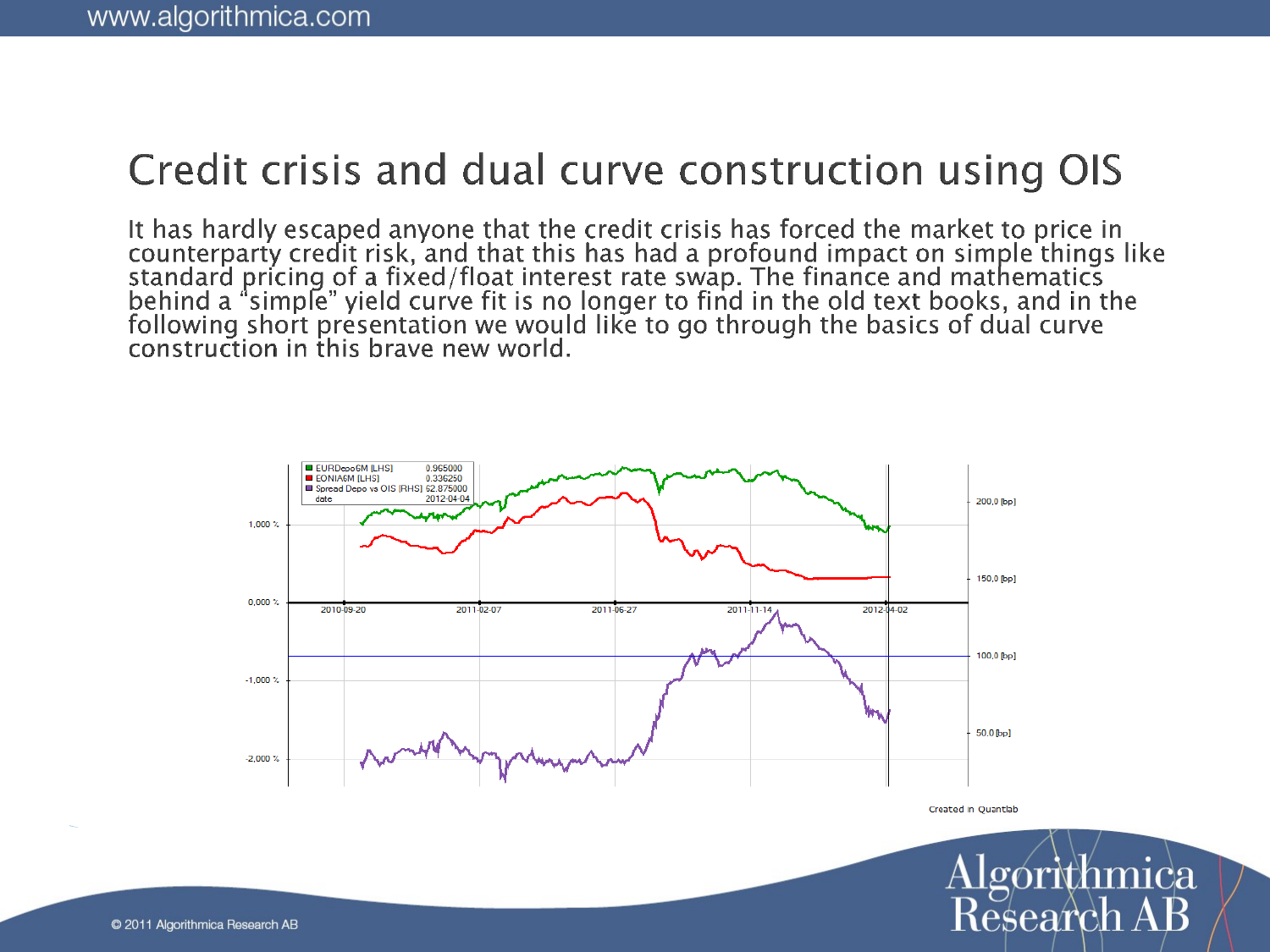# **Dual Curve Construction**

#### for single tenor

### Input data and options:

- 1. A blended curve having instruments of equal tenor (ex. 6M for EURSWAP market)
- 2. A discount curve matching the funding levels appropriate to the particular deal (ex. OIS)
- 3. Short-end and long-end extrapolation. No deposits in the curve. Use synthetic instruments.
- 4. Choice of models for the discount function and forward rates including interpolation model.

Research A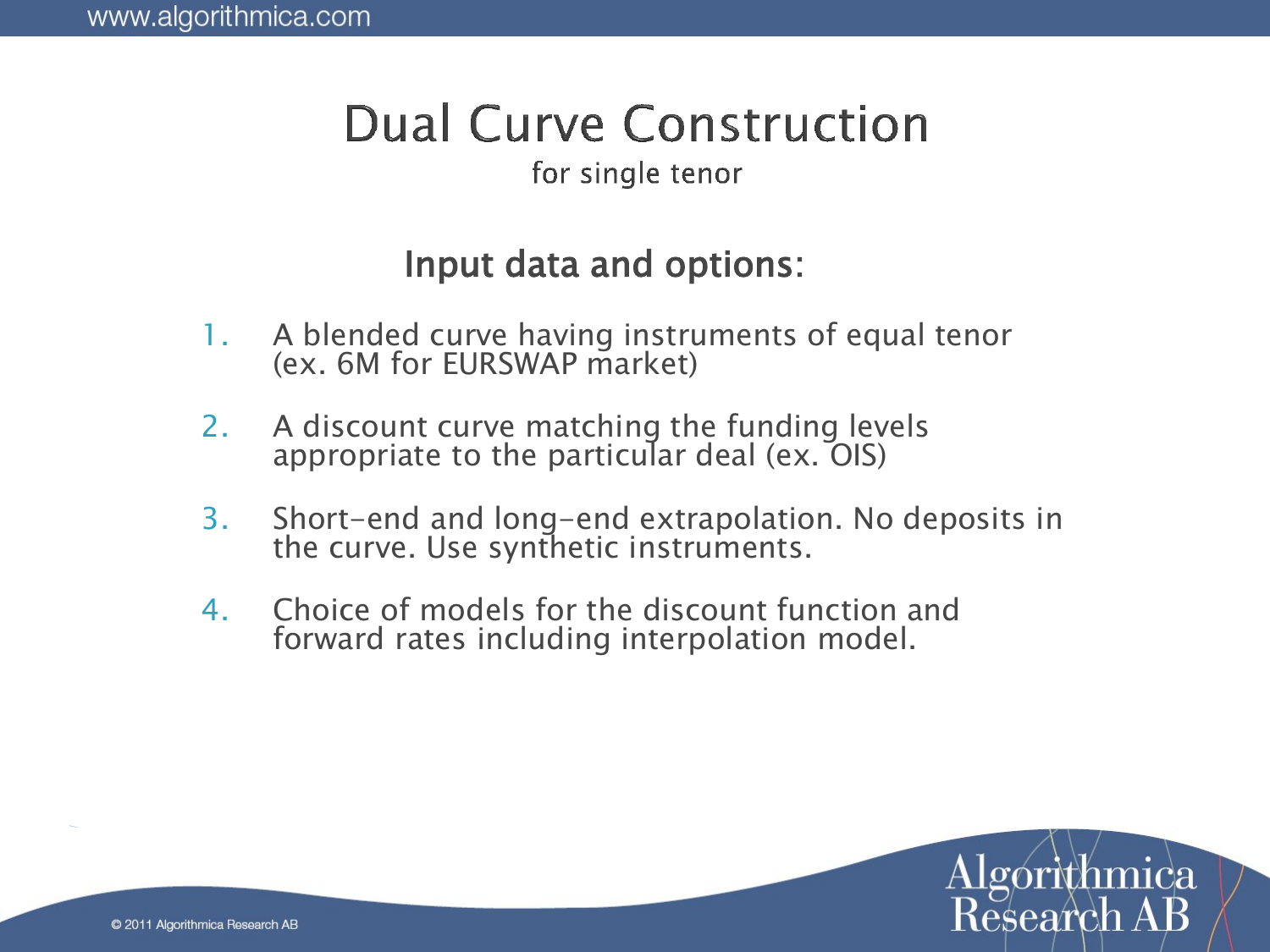## Instruments and blending

#### 1) Forward curve instruments

- Using 6M FRA blended with EUR 6M SWAPs is one possibilty.
- Here the FRAs are prioritized.

#### 2) Discount (funding) curve

- Overnight index swaps (OIS)
- Specifically if CSA agreements are in use.

| EUR6MFRA_1M        | 2012-04-13 | 1,5920 |
|--------------------|------------|--------|
| <b>EUR6MFRA 2M</b> | 2012-05-14 | 1.4820 |
| <b>EURGMFRA 3M</b> | 2012-06-13 | 1,3850 |
| <b>EUR6MFRA 4M</b> | 2012-07-13 | 1.3210 |
| <b>EUR6MFRA 5M</b> | 2012-08-13 | 1.2790 |
| <b>EUR6MFRA 6M</b> | 2012-09-13 | 1.2400 |
| EUR6MFRA_12M       | 2013-03-13 | 1.2170 |
| EUR6MFRA 18M       | 2013-09-13 | 1,3170 |
| EURSwap3Y          | 2014-09-15 | 1.4980 |
| EURSwap4Y          | 2015-09-14 | 1,7060 |
| EURSwap5Y          | 2016-09-13 | 1.9220 |
| EURSwap6Y          | 2017-09-13 | 2,1120 |
| EURSwap7Y          | 2018-09-13 | 2.2680 |
| EURSwap8Y          | 2019-09-13 | 2.3960 |
| EURSwap9Y          | 2020-09-14 | 2.5070 |
| EURSwap10Y         | 2021-09-13 | 2.6050 |
| EURSwap11Y         | 2022-09-13 | 2.6970 |
| EURSwap12Y         | 2023-09-13 | 2.7830 |
| EURSwap13Y         | 2024-09-13 | 2,8580 |
| EURSwap14Y         | 2025-09-15 | 2.9190 |
| EURSwap15Y         | 2026-09-14 | 2.9680 |
| EURSwap16Y         | 2027-09-13 | 3.0040 |
| EURSwap17Y         | 2028-09-13 | 3.0300 |
| EURSwap18Y         | 2029-09-13 | 3,0460 |
| EURSwap19Y         | 2030-09-13 | 3.0540 |
| EURSwap20Y         | 2031-09-15 | 3.0560 |
| EURSwap21Y         | 2032-09-13 | 3.0540 |
| EURSwap22Y         | 2033-09-13 | 3.0490 |
| EURSwap23Y         | 2034-09-13 | 3.0400 |
| EURSwap24Y         | 2035-09-13 | 3.0290 |
| EURSwap25Y         | 2036-09-15 | 3,0170 |
| EURSwap26Y         | 2037-09-14 | 3,0040 |
| EURSwap27Y         | 2038-09-13 | 2,9900 |
| EURSwap28Y         | 2039-09-13 | 2.9760 |
| EURSwap29Y         | 2040-09-13 | 2.9630 |
| EURSwap30Y         | 2041-09-13 | 2.9510 |
| EURSwap35Y         | 2046-09-13 | 2.9150 |
| EURSwap40Y         | 2051-09-13 | 2.9090 |
| EURSwap50Y         | 2061-09-13 | 2.9200 |
| EURSwap60Y         | 2071-09-14 | 2.9280 |
|                    |            |        |

Created in Quantlab

Research A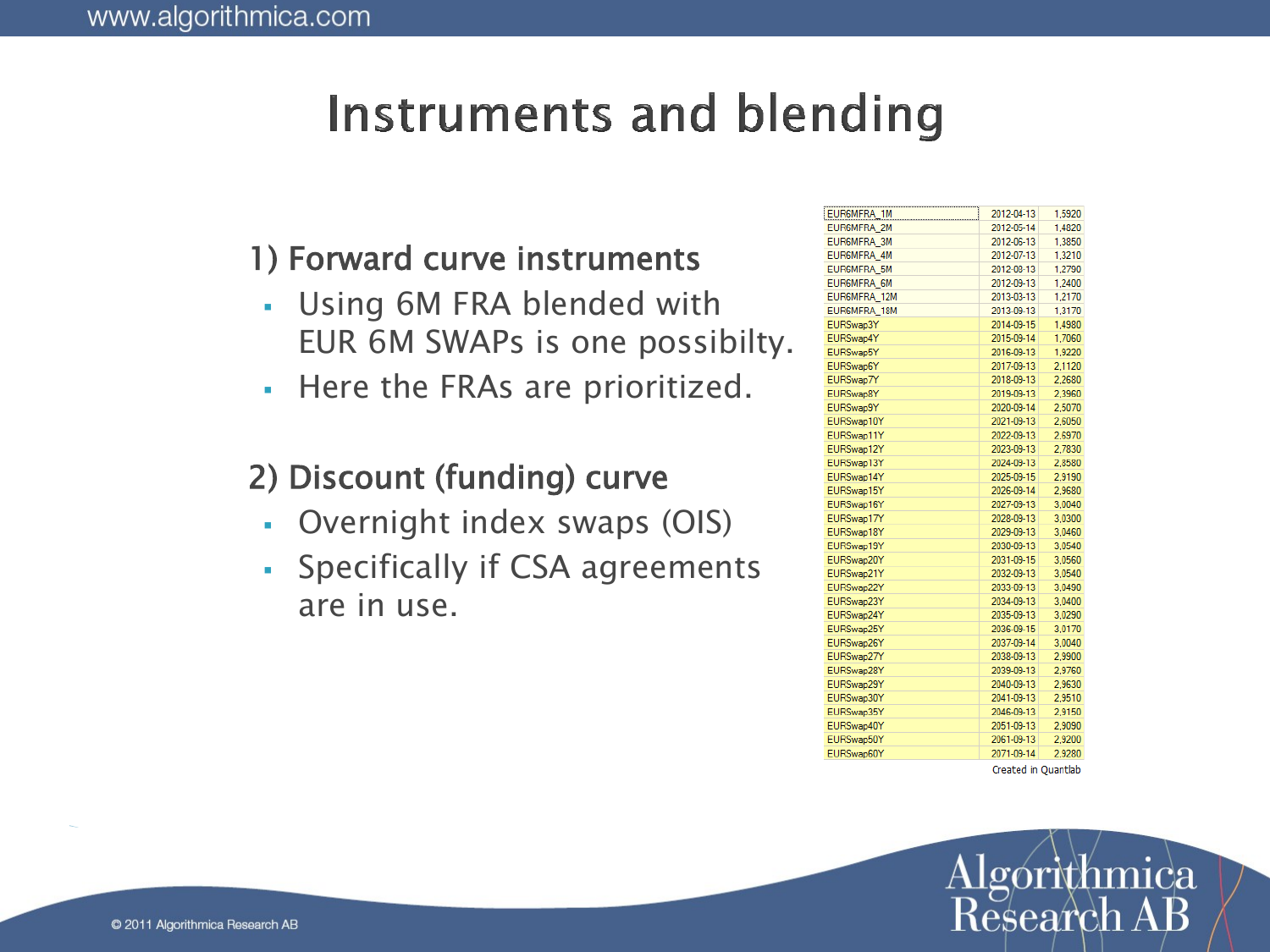## **Curve extrapolation**

#### Short-end

- **If not using deposits we need** alternate short instruments.
- **Create synthetic deposits or** FRAs.
- Use a constant basis.

#### Long-end

- **Same as with short-end.**
- **Price synthetic zeros using** constant basis.

| name                       | maturity            | vield  |
|----------------------------|---------------------|--------|
| EUR 6M FRA-synt 1W x 1W+6M | 2012-03-20          | 1,6450 |
| EUR 6M FRA-synt 2W x 2W+6M | 2012-03-27          | 1,6282 |
| EUR6MFRA_1M                | 2012-04-13          | 1,5920 |
| <b>EUR6MFRA 2M</b>         | 2012-05-14          | 1.4820 |
| EUR6MFRA 3M                | 2012-06-13          | 1,3850 |
| <b>EUR6MFRA 4M</b>         | 2012-07-13          | 1,3210 |
| <b>EUR6MFRA 5M</b>         | 2012-08-13          | 1.2790 |
| <b>EUR6MFRA 6M</b>         | 2012-09-13          | 1,2400 |
| EUR6MFRA_12M               | 2013-03-13          | 1,2170 |
| EUR6MFRA 18M               | 2013-09-13          | 1.3170 |
| EURSwap3Y                  | 2014-09-15          | 1,4980 |
| EURSwap4Y                  | 2015-09-14          | 1,7060 |
| EURSwap5Y                  | 2016-09-13          | 1.9220 |
| EURSwap6Y                  | 2017-09-13          | 2.1120 |
| EURSwap7Y                  | 2018-09-13          | 2,2680 |
| EURSwap8Y                  | 2019-09-13          | 2.3960 |
| EURSwap9Y                  | 2020-09-14          | 2.5070 |
| EURSwap10Y                 | 2021-09-13          | 2,6050 |
| EURSwap11Y                 | 2022-09-13          | 2.6970 |
| EURSwap12Y                 | 2023-09-13          | 2.7830 |
| EURSwap13Y                 | 2024-09-13          | 2.8580 |
| EURSwap14Y                 | 2025-09-15          | 2.9190 |
| EURSwap15Y                 | 2026-09-14          | 2.9680 |
| EURSwap16Y                 | 2027-09-13          | 3.0040 |
| EURSwap17Y                 | 2028-09-13          | 3.0300 |
| EURSwap18Y                 | 2029-09-13          | 3.0460 |
| EURSwap19Y                 | 2030-09-13          | 3.0540 |
| EURSwap20Y                 | 2031-09-15          | 3.0560 |
| EURSwap21Y                 | 2032-09-13          | 3.0540 |
| EURSwap22Y                 | 2033-09-13          | 3.0490 |
| EURSwap23Y                 | 2034-09-13          | 3,0400 |
| EURSwap24Y                 | 2035-09-13          | 3.0290 |
| EURSwap25Y                 | 2036-09-15          | 3,0170 |
| EURSwap26Y                 | 2037-09-14          | 3.0040 |
| EURSwap27Y                 | 2038-09-13          | 2,9900 |
| EURSwap28Y                 | 2039-09-13          | 2.9760 |
| EURSwap29Y                 | 2040-09-13          | 2.9630 |
| EURSwap30Y                 | 2041-09-13          | 2,9510 |
| EURSwap35Y                 | 2046-09-13          | 2,9150 |
| EURSwap40Y                 | 2051-09-13          | 2.9090 |
| EURSwap50Y                 | 2061-09-13          | 2.9200 |
| EURSwap60Y                 | 2071-09-14          | 2.9280 |
|                            | Created in Quantlab |        |

Algórithmica Research A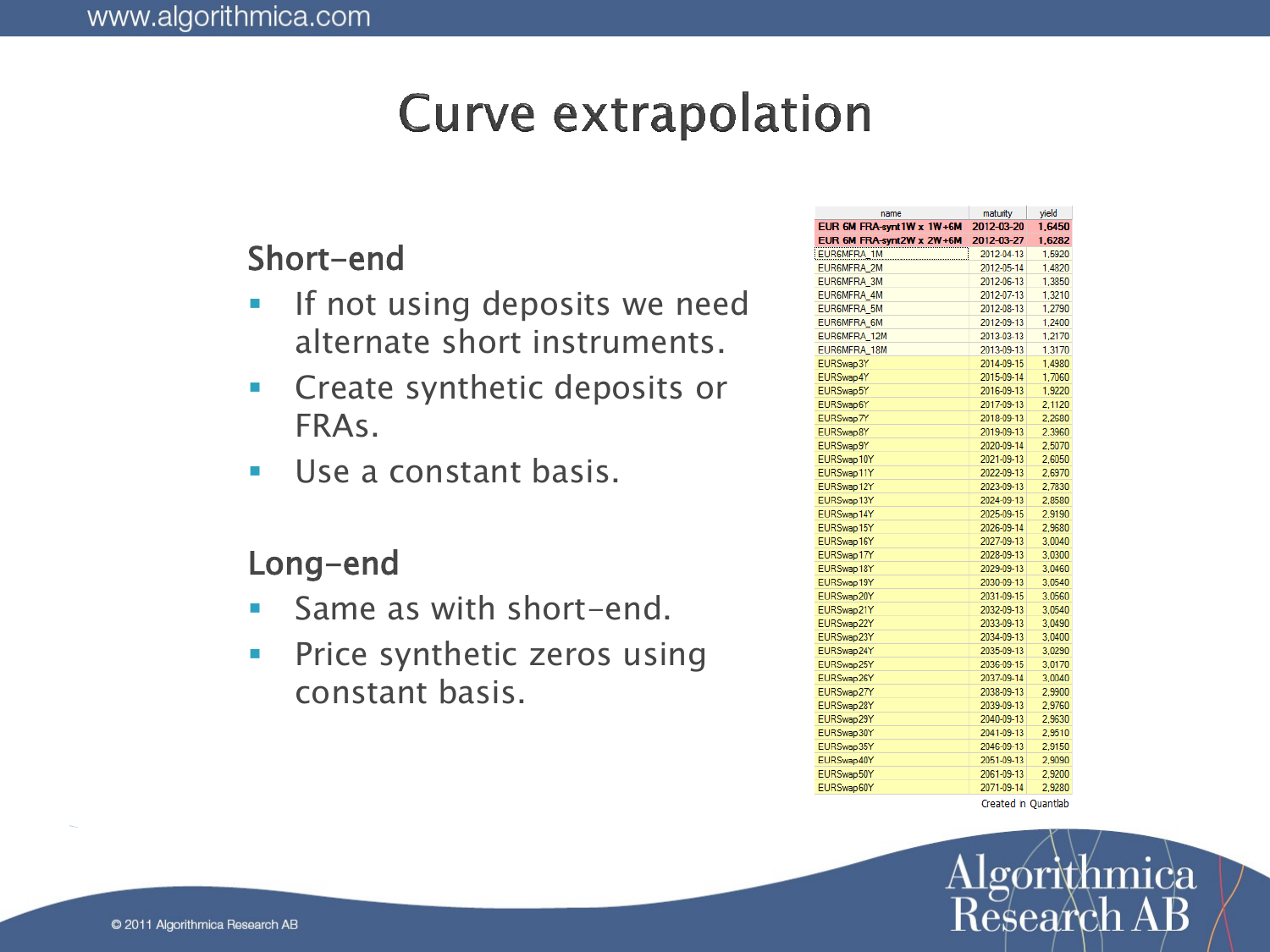## Interpolation

#### Two types of discount fit-models

- 1. Exact fit such as Bootstrap which prices all instruments exactly. Here we have a choice of interpolation models on intermediate nodes such as:
	- Linear, Step, Spline, Hagan West, Hermite, Akima, with or without Hyman monotonicity filters.
- 2. Best-fit models such as Maximum-Smoothness, Tension-Splines, Taanggard, Nelson-Siegel etc.

#### Interpolate the discrete forward tenor curve

Linear, Step, Spline, Hermite, Akima, with or without Hyman monotonicity filters.

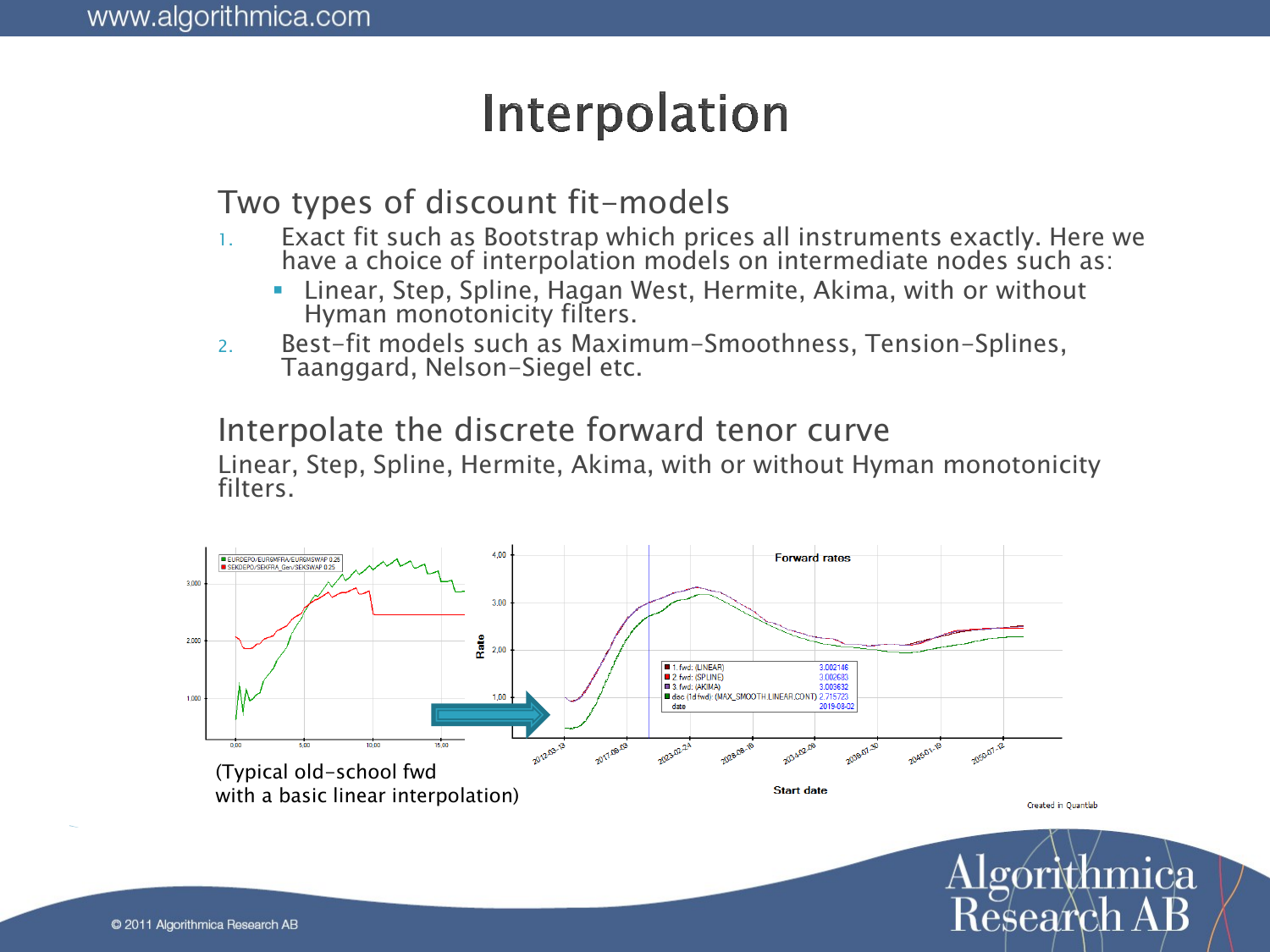# **Dual Curve Construction**

#### for multiple tenors

We now want to repeat the forward curve construction for all nonstandard tenors such as the 1M, 3M, and 12M, interpolated on the discrete forward rates. The swap curve is now a "swap surface". In order to do so we also need the relevant basis spread curves.



Created in Ouantlab